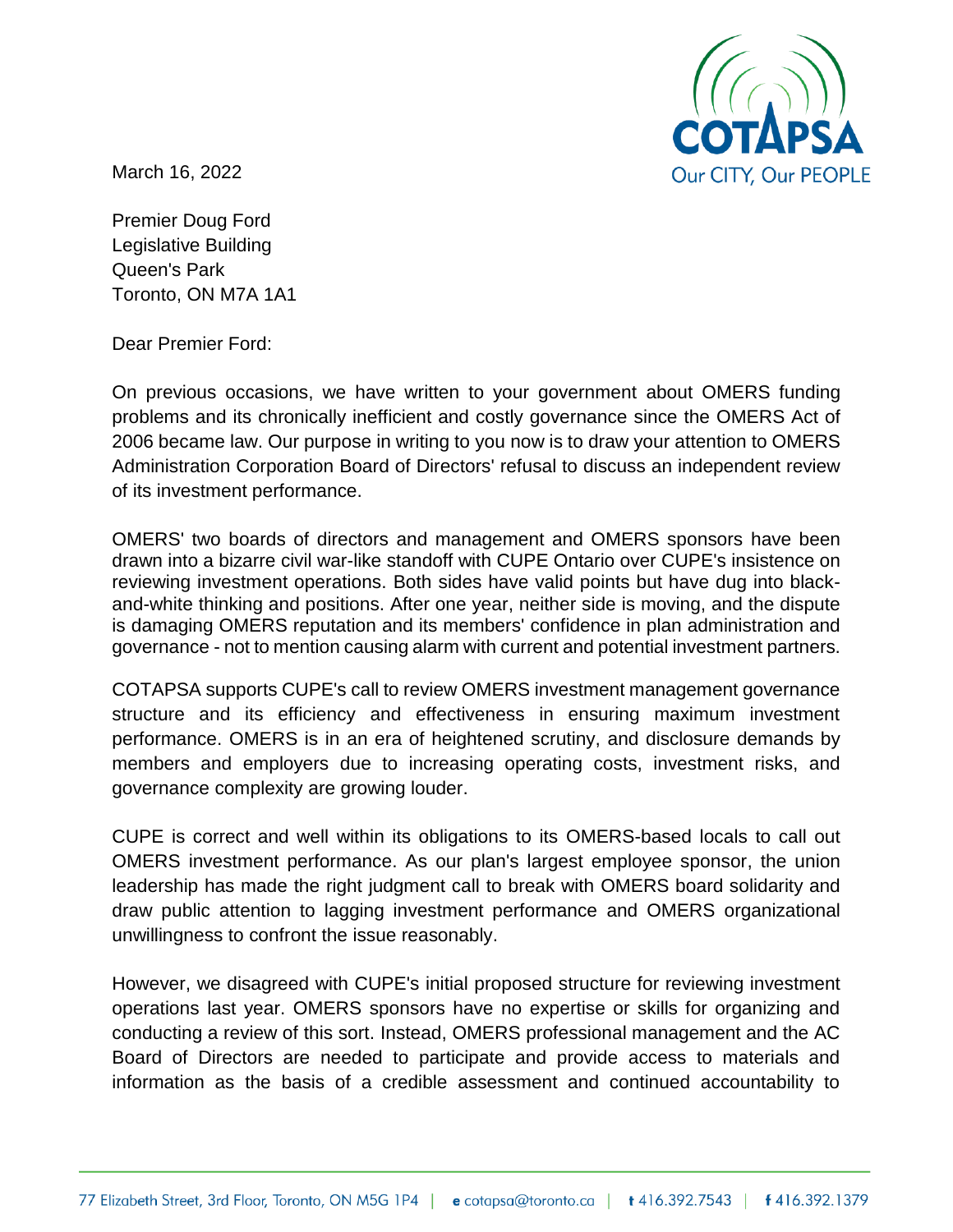## contributors - **they need only have the will and maturity to move past the current governance impasse.**

Despite its current governance, disclosure, and reputational challenges, OMERS is a globally recognized organization that fulfills its mandate under Ontario and federal laws. A poorly executed review would cause further harm to OMERS business reputation and member, employer, and employee morale without any improved understanding of its business, strategies, or priorities.

COTAPSA and CUPE are not alone with their concern about OMERS. In 2021, the City of Toronto Council passed a motion calling for improved reporting and added disclosure measures for OMERS governance and financial management. Toronto's Motion requested OMERS to:

"implement improved disclosure of investment performance and management measures to ensure the sustainability of the OMERS pension plans and that these measures include specific information on how each OMERS division is effectively fulfilling core functions, achieving performance measures, and verifiable annual plans to improve continuously."

COTAPSA requested that the AC Board of Directors consider conducting a special examination of OMERS investment governance and decision making over the previous ten-year reporting period on behalf of OMERS members and employers. The independent professional external examiners would possess sufficient authority and access to conduct an extensive review and assessment of OMERS policies and procedures to determine whether its investment activities (governance, compensation, organizational practices, performance, expenses, disclosures, etc.) are fit for purpose. The findings and recommendations, inclusive of the AC Board's responses, would be disclosed to all OMERS members, employers, and retirees at the same time as OMERS directors and sponsors to avoid interference or selective editing by OMERS management, its two boards or sponsors.

A well-structured investment governance review should determine whether OMERS current structure enhances or inhibits investment performance. Publishing the study results, and identifying any enhancements to the governance framework, including an action plan for implementation, would help alleviate growing anxieties amongst members and employers related to OMERS investment management performance and governance.

The OMERS AC board and management hold all the investment information, and the SC board, as the legal representative for all members and employers, prefers minimal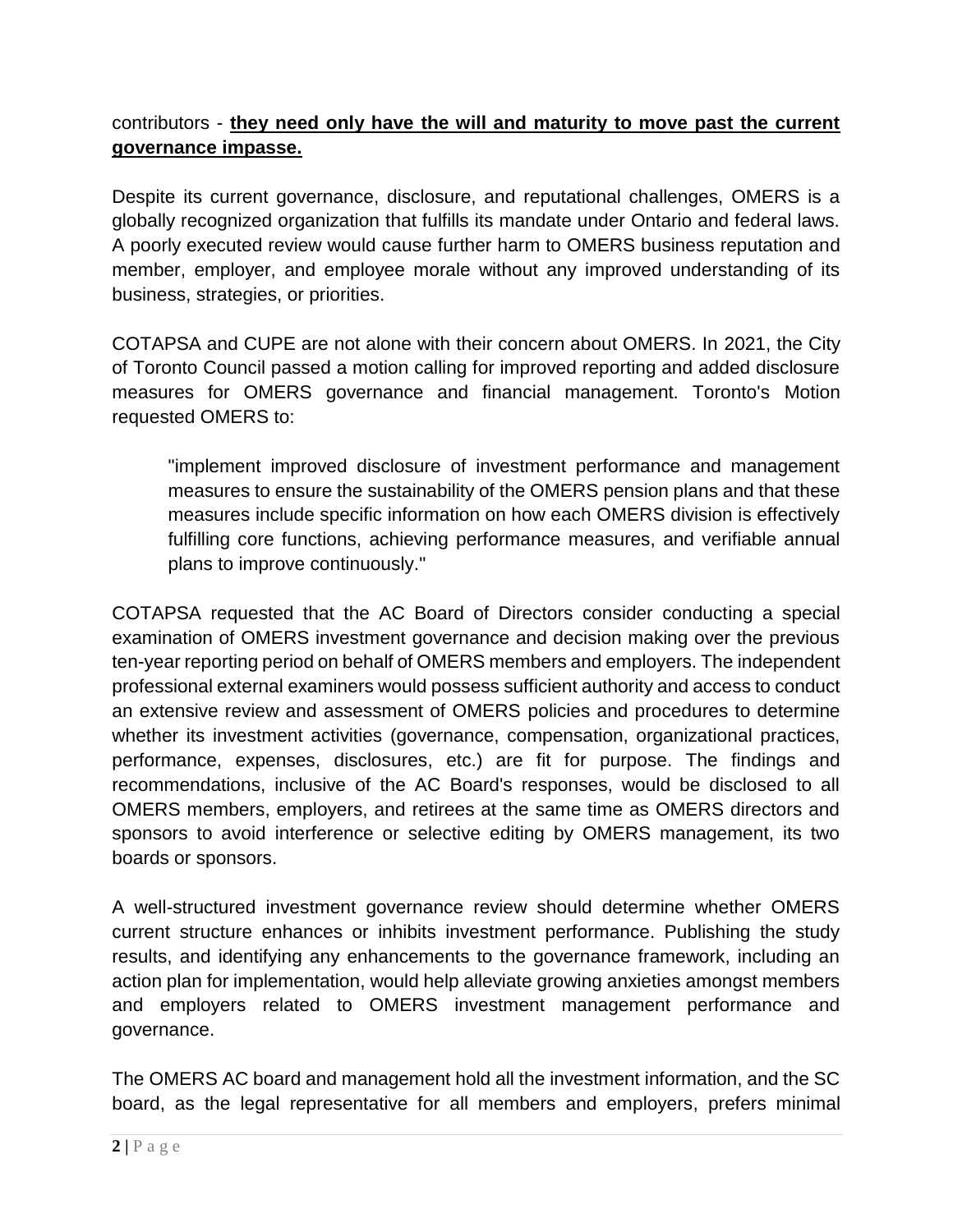disclosure to members and employers. Moreover, OMERS is exempt from salary disclosure and FIPPA access, meaning it has the control and discretion to withhold information from OMERS employers and members. Members and employers have lost considerable access to important information about the governance of their pension plans. So, as news of sub-optimal long-term investment performance and actuarial realities emerge from OMERS leading employee sponsor, it is understandable that members might generally support CUPE's blunt instrument because it offers hope that disclosure and communications will improve the efficiency and cost savings of our pension plan.

COTAPSA is perplexed why OMERS' two boards and sponsors would not welcome a verifiable review for member and employer contributors, demonstrating that OMERS is open about its investment management challenges but can effectively fulfill its mandates.

OMERS' two boards and management must stop resisting talking with members and pretending that they have all the bases covered – it is a mistake. We need your government's help to put the focus of our pension plan back on contributors' interests, not the interests of OMERS Sponsors and their board members.

The published mandate of the AC Board now explicitly requires it to establish annual Work Plans to "satisfy the responsibilities" of its accountability and oversight mandate. OMERS contributors would benefit from seeing the AC Board Work Plan for its investment, human resources, governance & risk, and audit & actuarial committees, as well as the internal audit plan regularly. But, instead of contributors' interests, OMERS' two board's playbooks seem focused more on managing the inherent tensions and complexities of the 29 personalities selected by its sponsors.

Given the immense funding risks and investment uncertainty that OMERS has repeatedly stated in recent annual reports, we think that a special, independent examination of our public pension plan is an excellent tool to ensure operations and expenses are as efficient and effective as possible.

All jointly sponsored pension plans in Ontario would benefit from standardized external examinations of their pension administration and investment operations every 36 to 60 months.

We are not experts in investment management and offer no comment on investment tactics or activities that are the domain of OMERS professionals. However, COTAPSA members want transparency, sound governance, and solid investment performance to meet OMERS long-term expected rate of return. So instead of hearing OMERS board representatives talking about its unique governance characteristics and complexities, let's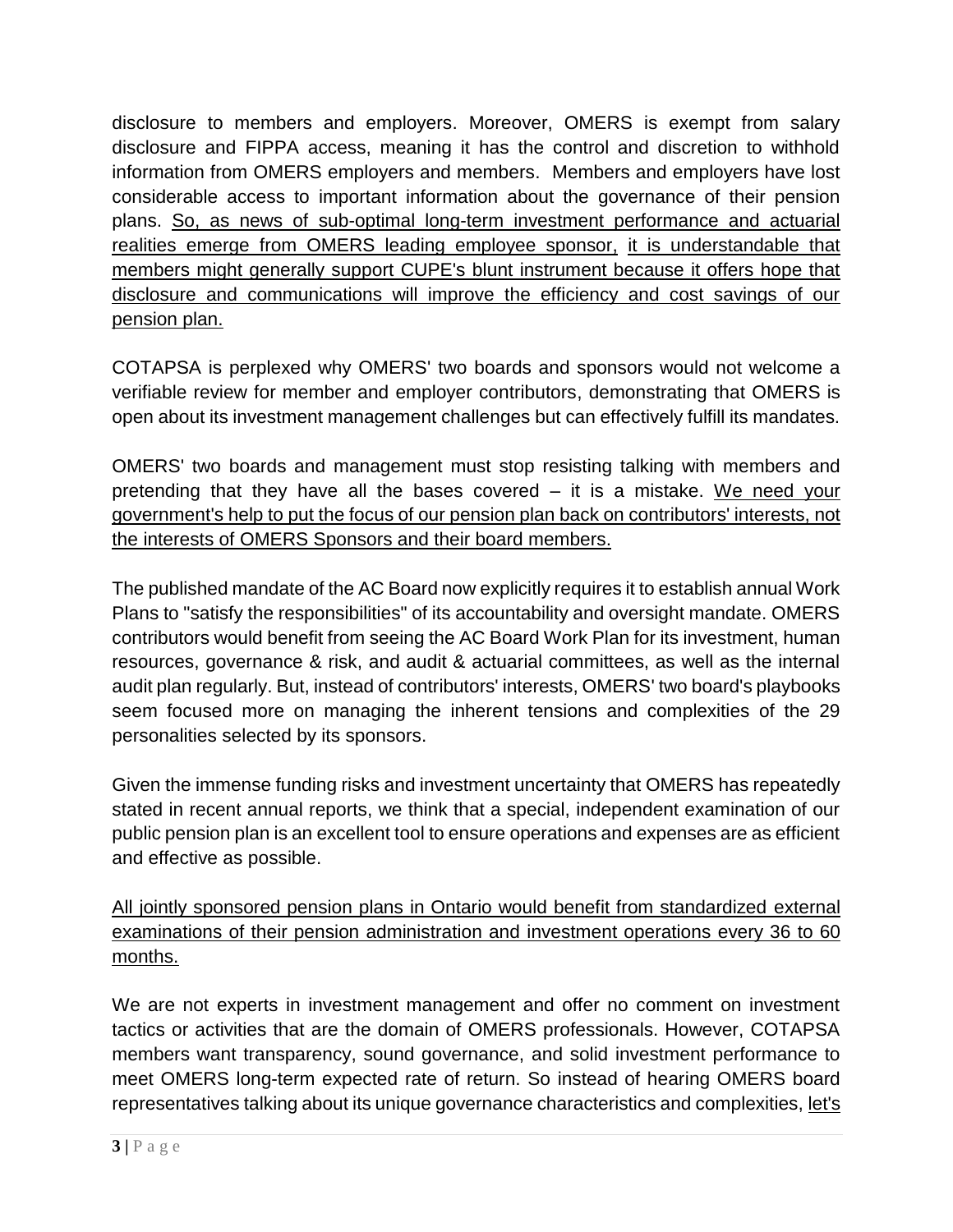see an approach to investment management governance and cost management supported by a well-documented, independently-reviewed process for reporting on general operations, asset management, transactions and pursuits. For instance, COTAPSA has been waiting over four years for OMERS to disclose 20 years of annual reports to match 20-year investment return history reporting.

OMERS adequately carries out its mandate, but investment performance lags behind peers, and governance, investment management, and compensation expenses are unacceptably high. Typically hefty compensation is followed by significant investment gains. But in OMERS' case, our AC Board is incentivizing mediocre returns rather than outsized ones. As a result, younger pension members are concerned that their contributions are simply paying retirees' pensions, and their retirement benefits soon will be smaller and costlier. Thus, a review represents an opportunity for OMERS to reassure members and educate beneficiaries as to the critical priorities of our pension plan.

OMERS Administration Corporation Board officials like to proclaim it is an independent, skills-based board of directors. However, the collective depth and breadth of the director's skills are more ambiguous than OMERS would like people to believe. Given the menu of OMERS director education programs, it's clear that some directors lack even basic pension administration or investment analytical skills to know whether the management team is doing well or not. Furthermore, some directors and sponsors are closer to management than others, raising professional and objectivity concerns, especially in the current context of the AC Board's unwillingness to discuss an independent review. When board members and sponsors are too close to management, they may ignore what we believe to be red governance flags and prevent the board, and OMERS beneficiaries, from fully understanding whether our investment managers are maintaining an effective investment governance and cost structures or not.

This too-close-to-management concern extends to the AC board turning a blind eye to some of management's tactics for validating the board's opposition to a review and attempts to prevent or discourage any further discussion of CUPE's concerns. A red flag for us is if senior OMERS executives may be spending Plan resources to diminish CUPE's credibility and motives for speaking out.

Jointly sponsored pension plan directors and managers are obliged to behave in a balanced and responsible manner towards employer and employee beneficiaries. Therefore, when the board and management's actions seek to stop discussions on topics they deem undesirable and attempt to silence critics, one of which represents 43% of members, they should have valid and specific reasons for doing so. Not surprisingly, "because we said so" is not a good reason. To be clear, while all employee and employer sponsors sit at the same OMERS Sponsor's table as equals, some sponsors are more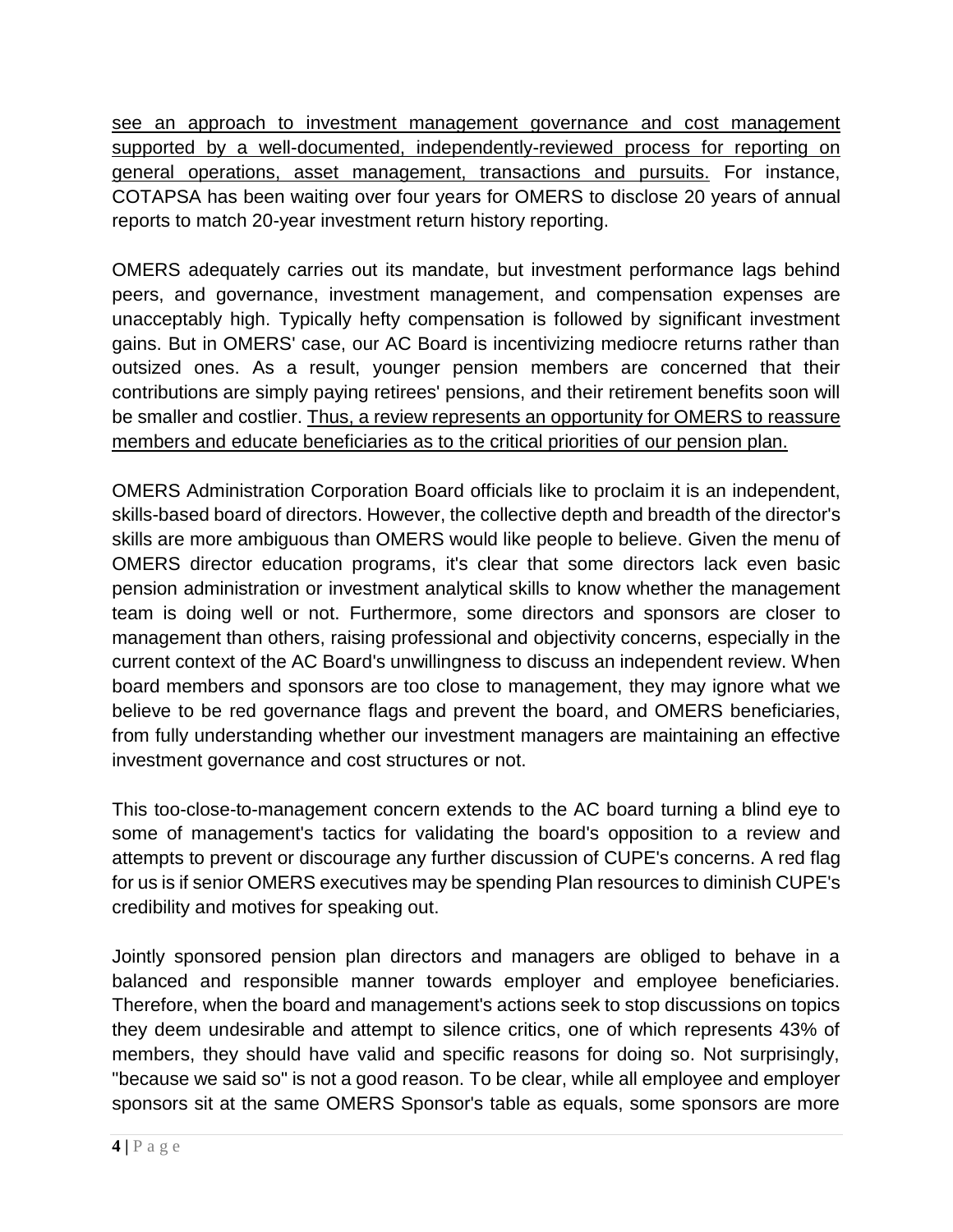equal than others. For example, CUPE represents over **43%** of contributing members, while four of the five other employee sponsors combined only represent **23%**. (Police 9.2%, OSSTF 5.2%, OPSEU 4.6% and OPFFA 4.0%) Management non-union members make up **21.2%** of contributors but were denied sponsor status by the current sponsors. As a result, their views have not been sought in the current investment review dilemma.

We sincerely believe that OMERS currently lacks appropriate commitment to inform contributors and beneficiaries about managing their money. The organization seems unable or unwilling to present investment information clearly, comprehensively and understandable. OMERS mandate is to invest the fund's assets to deliver a maximum rate of return without undue risk of loss. But it must also help its members better understand what drives the performance and sustainability of our fund. Its approach to communicating its investment activities must now be about exceeding, not merely meeting its minimal statutory disclosure obligations.

OMERS must commit to reviewing its communications policies and practices to keep pace with the evolution of investment and compensation complexity and the information needs of its beneficiaries.

On behalf of the City of Toronto Administrative, Professional, Supervisory Association (COTAPSA) and the over 4,800 management non-union employees of the City of Toronto, I thank you for considering this matter. All OMERS sponsors, directors and managers are responsible to beneficiaries whose money they manage and invest. Therefore, they must start acting professionally to resolve this dispute as soon as possible.

Please request the OMERS' two boards to commit to resolving this dispute and direct your Ministers of Finance and Municipal Affairs and the Financial Services Regulatory Authority to ensure OMERS moves beyond this regrettable governance impasse as soon as possible.

Sincerely,

M.MHOR

Mike Major Executive Director